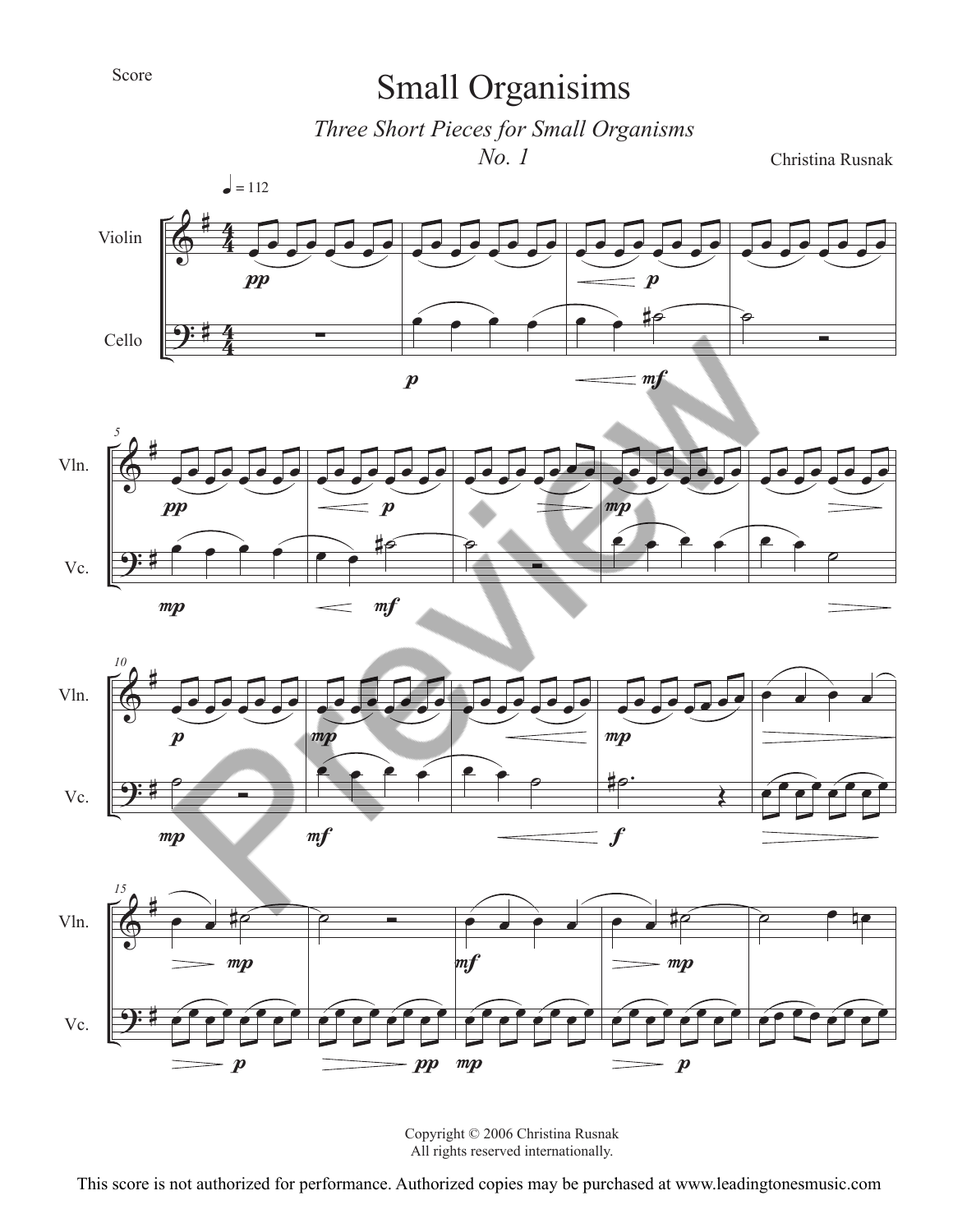2 Small Organisims





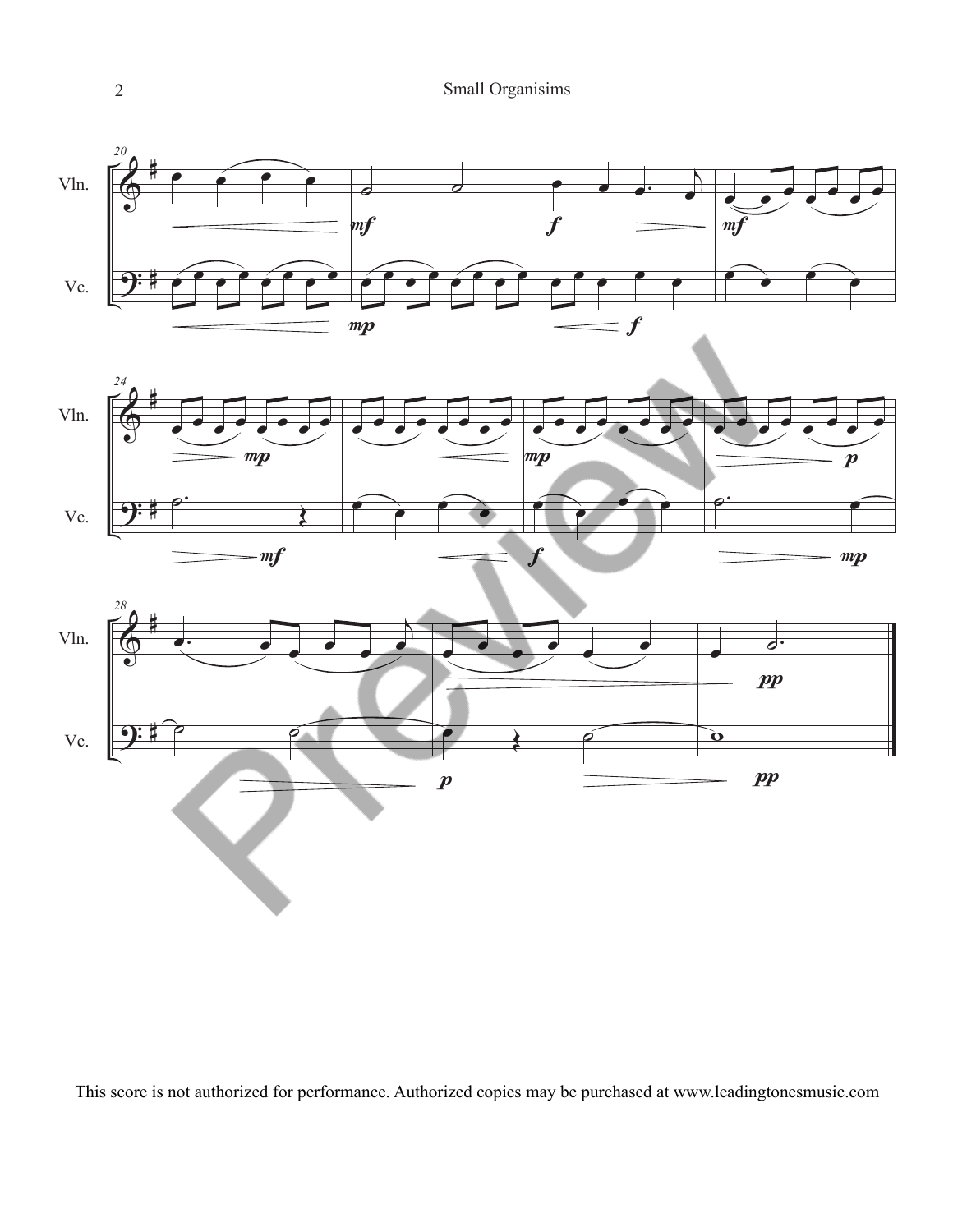## Small Organisims *Three Short Pieces for Small Organisms*

*No. 2*

Christina Rusnak











Copyright © 2006 Christina Rusnak All rights reserved internationally.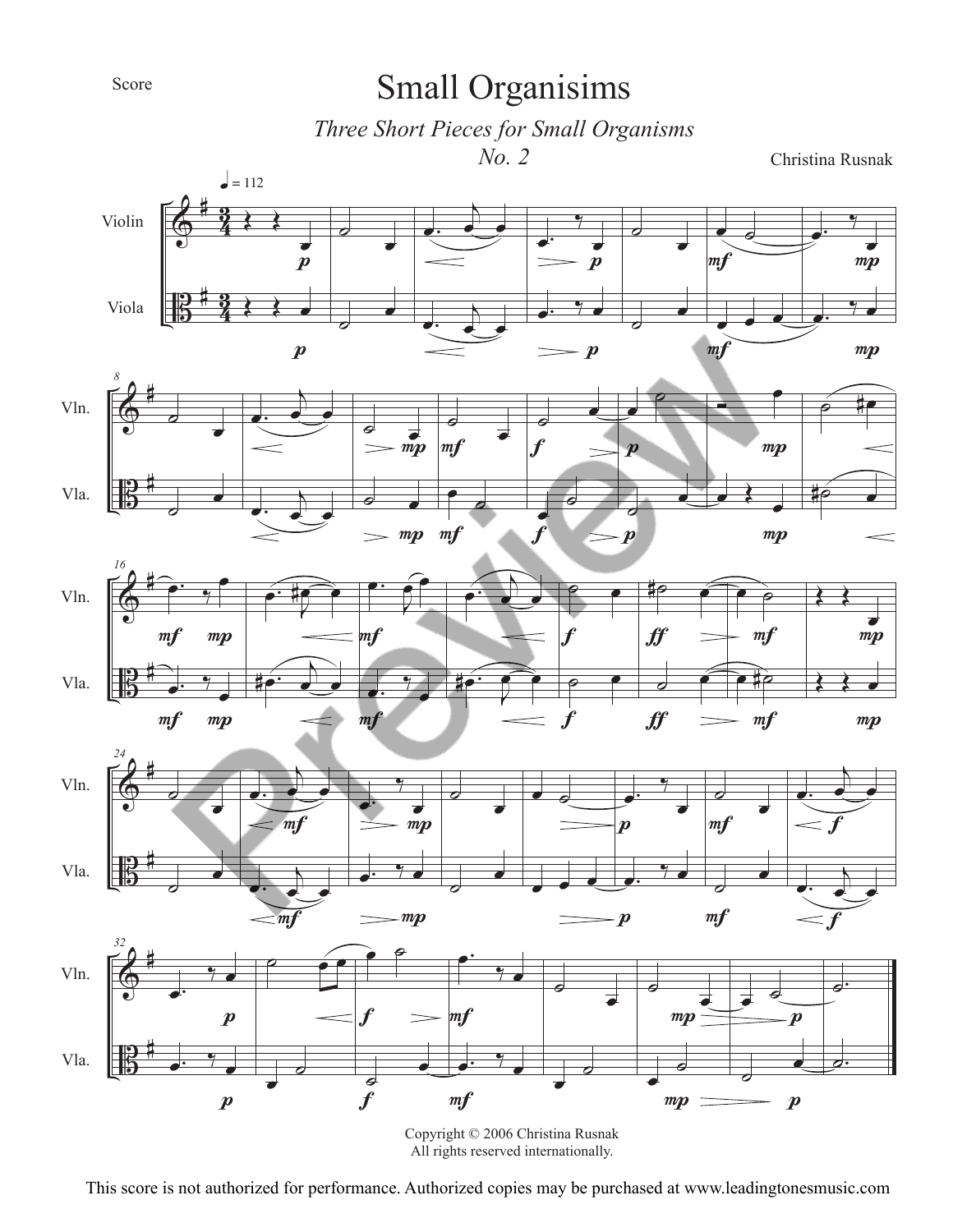## Small Organisims

*Three Short Pieces for Small Organisms*

*No. 3*

Christina Rusnak



Copyright © 2006 Christina Rusnak All rights reserved internationally.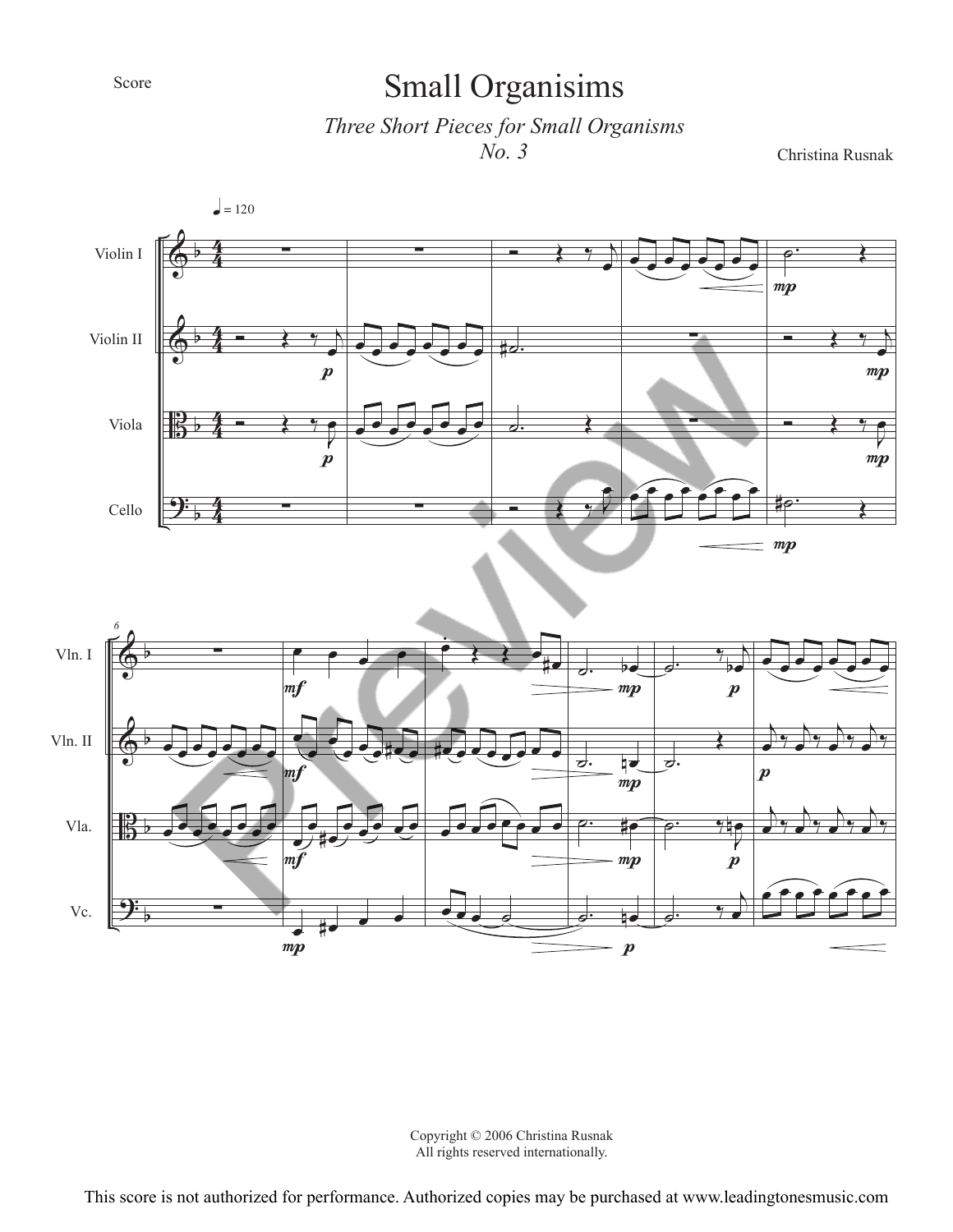